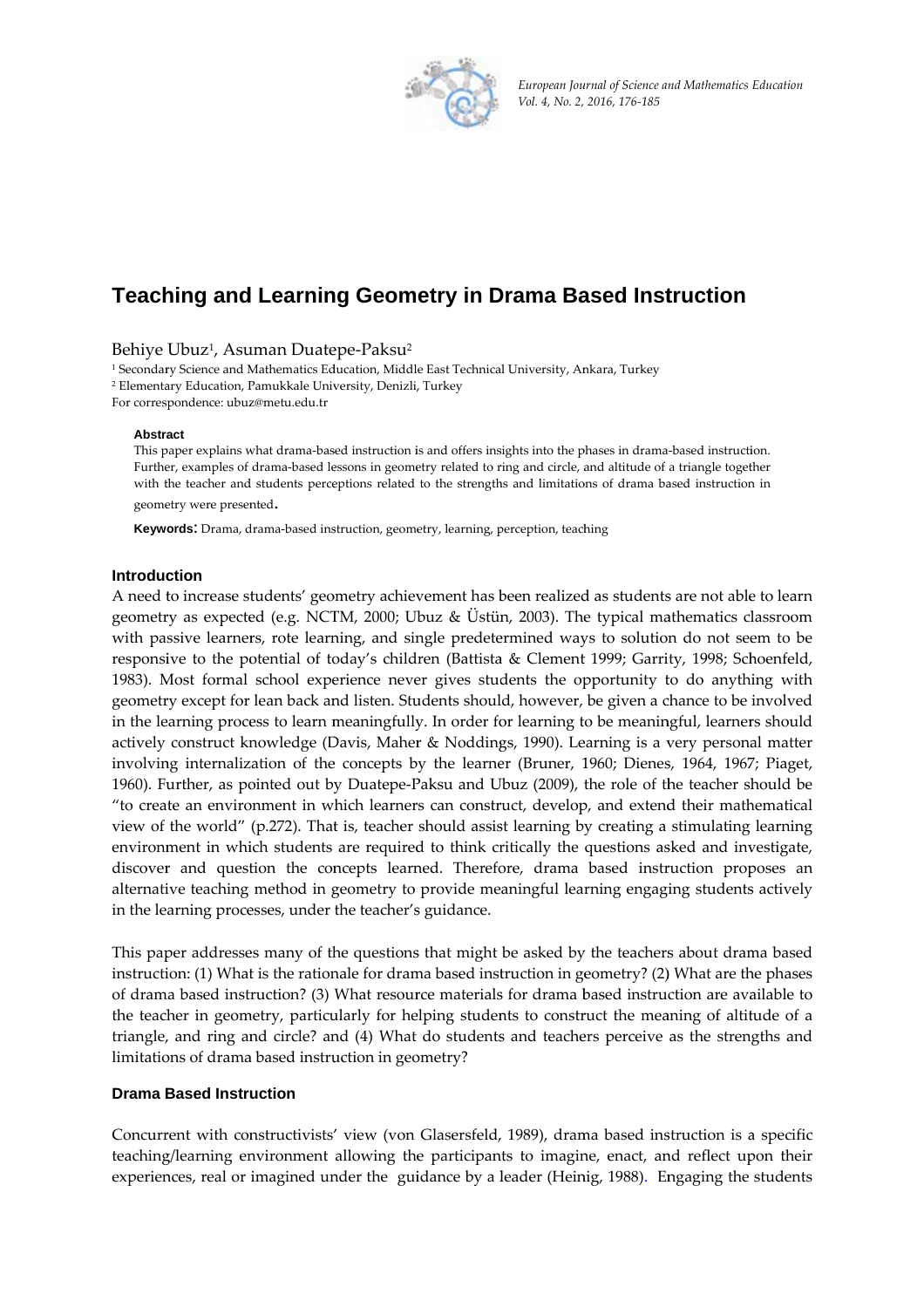in improvisational and process oriented experiences allow them to integrate mental and physical activities. The term improvisation is the spontaneous use of movement and speech to create a character or an object in a particular situation (Gallagher, 1997). Acting or playing spontaneously in experiential situation is not end itself but a means of exploring different concepts and behaviors. Namely, participants perform crudely as they do not need to act as professional actors or actress, as the success of the activity is not measured by the level of theatrical skill (Kelner, 1993).

Drama based instruction provides experiential learning environment (Rogers, 1983) in which students construct their own knowledge by means of their experiences out‐of‐ school rather than imitating what has been taught (Bolton, 1986). In other words, "learning by doing" (Dewey, 1938) can be reckoned as the roots of drama based instruction. The climate of acceptance, psychological freedom and open communication allow students to accept different ideas, behaviors, feelings, values, and even mistakes of them. By this way, more tolerant understanding of others and more effective communication will be developed (Heinig, 1988). Knowing each other better and appreciating themselves as human beings is the one of the most important goals of the drama activities (Heinig, 1988; Philbin & Myers, 1991). When students thrust each other, they can freely express themselves. The more students feel comfortable, the more they learn. From the mathematics education perspective, the achievement and confidence in mathematics are significantly correlated (Kloosterman, 1988; Kloosterman & Cougan, 1994).

Confronting students with situations in which they investigate the invariants of geometrical figures and relations among them under experientially geometrical context could lead them to learn geometry concepts meaningfully. That is, in Vygotsky's (1967) words, a child's spontaneous concepts meet the systematicity and logic of adults (cited from Fosnot, 1995). When drama based activities are performed in geometry classrooms, the development of three kinds of cognitive processes ‐ visualization processes, construction processes, and reasoning in relationship ‐which fulfill specific epistemological functions (Duval, 1998) could be achieved. By this way geometry could be used effectively to characterize and solve problems in other topics of mathematics, daily life, and other disciplines such as science and arts.

## *Phases of Drama Based Lessons*

Generally drama based lessons consist of three parts: introduction, development, and quieting (Heinig, 1988). In the introduction part, *warm‐up activities* are used to lead everyone goes in a relaxed mood, ready to work together in a harmony, trust each other and also have fun. Students need to "shift the gears and recharge their imaginations" (Cottrell, 1987, p.87) at the beginning of the lesson so that they can be ready and confident for the rest of the lesson. Warm‐up activities also give students some hidden clues about the rest of the lesson (Heinig, 1988).

In the development part, *make‐believe play* environment is created in which students are pretending as if something is happening and/or as if to be someone. *Make-believe play* creates natural place for dramatics moments and requires abstraction and imagination. *Make believe play* brings a metaphor which is a link constructed between the topic of the lesson and the real life. A frame and roles associated with students' actual experience and knowledge from daily life examples, conditions and situations are presented to the student to foster meaningful understanding. *Make believe play* is "essentially a mental activity where meaning is created by the symbolic use of actions and objects" (Bolton, 1986). Throughout any type of drama activity, there are a number of symbol systems used which help to create metaphor. These are "iconic" (the use of symbols; pictures, photos, letters); "enactive" (people making sense of the world by participating in active form) and "symbolic" (knowing through use of language) (Combs, 2001). In this metaphoric environment, students are posed with *dramatic moment* in which they faced with the tension of time, an obstacle to overcome, mission to accomplish, or status to be challenged (Neelands, 1991). One of the key concerns of the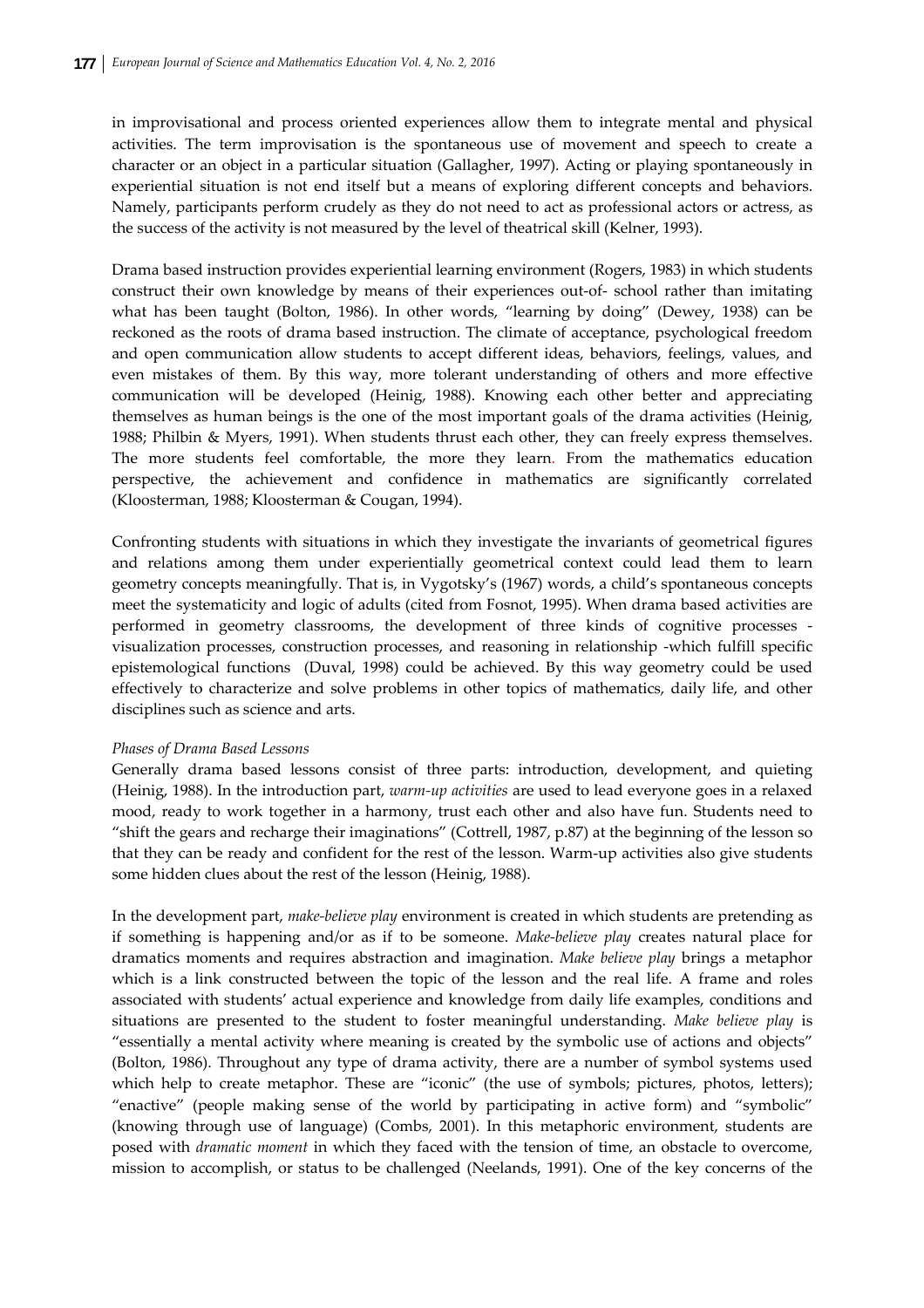drama is creating dramatic moment. *Dramatic moment*, which can also be called conflict or tension, means the struggle between opposing forces (Andersen, 2000). This is a necessary element in dramatic structure, since it gets the attention of the participants and keeps interest until it is resolved. It also provides to create suspense that keeps the students in a state of anticipation over the outcome of the problem (Heinig, 1988). By means of the dramatic moment, students feel the necessity of the solving problem or understanding the situation. In other words, conflicts provide motivation and reasons for the learning.

*Dramatic moments* force students to remove the obstacle, or accomplish the mission in given time. In order to get rid of these tensions, students have to create some ideas, discuss their ideas with their friends. The pressure and genuineness of the conflict can help children create new knowledge and make different and necessary connections (Booth, 1985). This means that, dramatic moment creates force to the participants to construct new knowledge and find necessary relations.

One or more different *drama techniques* (Heathcote & Herbert, 1985; Neelands, 1991; Swartz, 2002) *in education* such as mantle expert, analogy, still image, etc are used to achieve the objectives of lessons. Drama techniques determine the form of the dramatic activity and the way of the students behave. For a particular lesson, they are chosen by considering the appropriateness to the needs and experience of the group, the content, available time and space so that they will be effective (Neelands, 1991).

Lastly, in *quieting phase*, the key points of the activity are summarized. Students review what they have learned either by answering or solving the questions posed by the teacher, or presenting what they have learned by an improvisation that requires the use of knowledge learned. This phase is important to see whether learning and progress are accomplished or not.

## **Examples of Drama Based Lesson**

Drama based lessons on geometry were piloted and field-tested in the 7<sup>th</sup> grade geometry classes with 12–13 years old students (Duatepe‐Paksu & Ubuz, 2004a, 2004b, 2009). Two examples of drama based lessons for geometry are as follow.

## *Ring and Circle*

In this one class hour lesson, students were required to understand the shape formed by equidistant points from a certain point; to distinguish the interior and exterior region of a ring; to distinguish the ring and the circle. The evaluation of the lesson in terms of the phases and techniques of drama based lessons appears below (see Table 1). The materials needed for this lesson were flashlight, string, rope, and 2 m x 2m tarps, scissors for each group; music CD and CD player.

Table 1: Evaluation of the Lesson on Ring and Circle in Terms of the Phases and Techniques of Drama Based Lessons

| Introduction      |                                                                                                                                                                                                                                             |
|-------------------|---------------------------------------------------------------------------------------------------------------------------------------------------------------------------------------------------------------------------------------------|
| Warm-up activity  | Every student was walking and singing in a line as if going to<br>a scout camp, and talking in the role of camping scouts.<br>Students were standing provided that everyone saw each<br>other (in the form of ring) talking about the camp. |
| Development       |                                                                                                                                                                                                                                             |
| Social Metaphor   | Scout camp setting                                                                                                                                                                                                                          |
| Make Believe Play | The role of camping scouts                                                                                                                                                                                                                  |
| Dramatic moments  | Tension of the camping condition: Overcoming the obstacles<br>of finding the way of getting the equal heat from the fire.                                                                                                                   |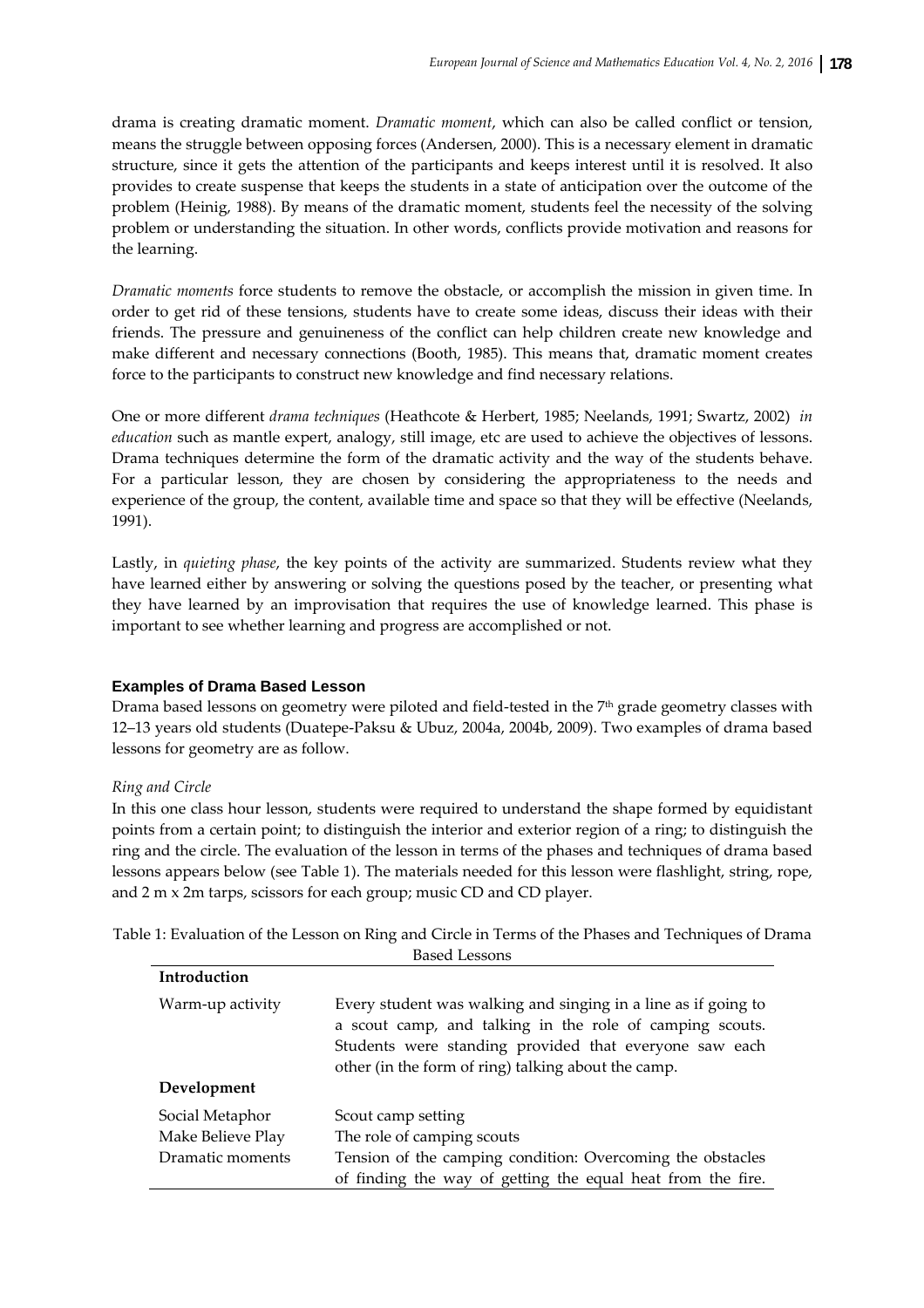|                  | Tension of the rain: Finding the way of protecting fire and        |
|------------------|--------------------------------------------------------------------|
|                  | themselves from the rain while getting equal heat from the fire    |
| Drama techniques | Mantle of expert, role playing, analogy, teacher in role, and      |
|                  | still image                                                        |
| Quitting         |                                                                    |
|                  | Students were asked to state five objects in the shape of ring     |
|                  | and circle, to form ring and circle, and to identify the positions |
|                  | of several objects that are put either interior or exterior region |
|                  | of the ring or the circle.                                         |

At the introduction part of the lesson, the classroom was organized to provide more space and then students were told that they were scouts going to the camping site in a forest. Follow up they started to walk and sing in a line as if going to a scout camp with the company of music. After a minute walking and singing, they were told that they have arrived to the campsite and were asked to stand provided that everyone would be able to see each other. First they stand in two opposite lines. Then the teacher asked them whether everyone could see each other in that position. After a while, they realized that they should stand in the ring form in order to see each other. Later they were encouraged to discuss what they saw while walking to the camp side to get them ready for the rest of the lesson in a relaxed mode and communicate and express their feelings among other students as well as think and feel the camping environment. The things they saw were trees and animals such as rabbits, birds, squirrel, etc.

In the development part, students were grouped into scout teams consisted of 7‐8 scouts. Each group were provided a flashlight and told that it was their camp fire around which they gathered. Then they were introduced two dramatic moments; finding that how they should be positioned to get heat equally and finding the way of protecting the fire and themselves from the rain while everyone gets heat equally from the fire. To overcome these given dramatic moments students behaved as a scout in a camp.

With searching for the ways to get the heat equally, students wanted to be close to the fire as much as possible. As the teacher was in the role of a scout leader, teacher asked them that why and how they get equal heat when they positioned like that. With these actions and answering such questions, they reached to the consensus that they should be positioned in the shape of a ring to get the heat equally. When asked them the reason for positioning in a ring form, they explained that they become at the equidistant from the fire and ultimately each one could get the heat equally. This leads the students to constitute the definition of ring.

With searching for the ways to protect the fire and themselves from the rain while they were positioned in the ring form, some students suggested that umbrella could be used to cover the heat and themselves. The use of umbrella, however, could create some problems: for example, every scout needs an umbrella and one umbrella is needed for the fire. That is, a lot of umbrella is needed and a scout is needed to hold the umbrella on the fire. In order to hold umbrella on the fire, you need to be close to the fire and this would create a danger. This kind of discussion was helpful to see the difficulty of covering the heat with umbrella. Then students posed that a roof could be constructed as they need something greater than the umbrella. But it was talked the impossibility of this at the forest and then some students suggested stretching water‐proof cover. Upon this, the teacher showed the 2 m x 2m tarps and asked in which condition it can cover both the fire and the scouts around it.

Quitting part was devoted to a class discussion in which the students were asked to state the objects in the form of ring and circle, and to form ring and circle by coming together. Some examples of the objects stated for ring were metal ring, bracelet, scotch tape, etc and for circle were ball and plate.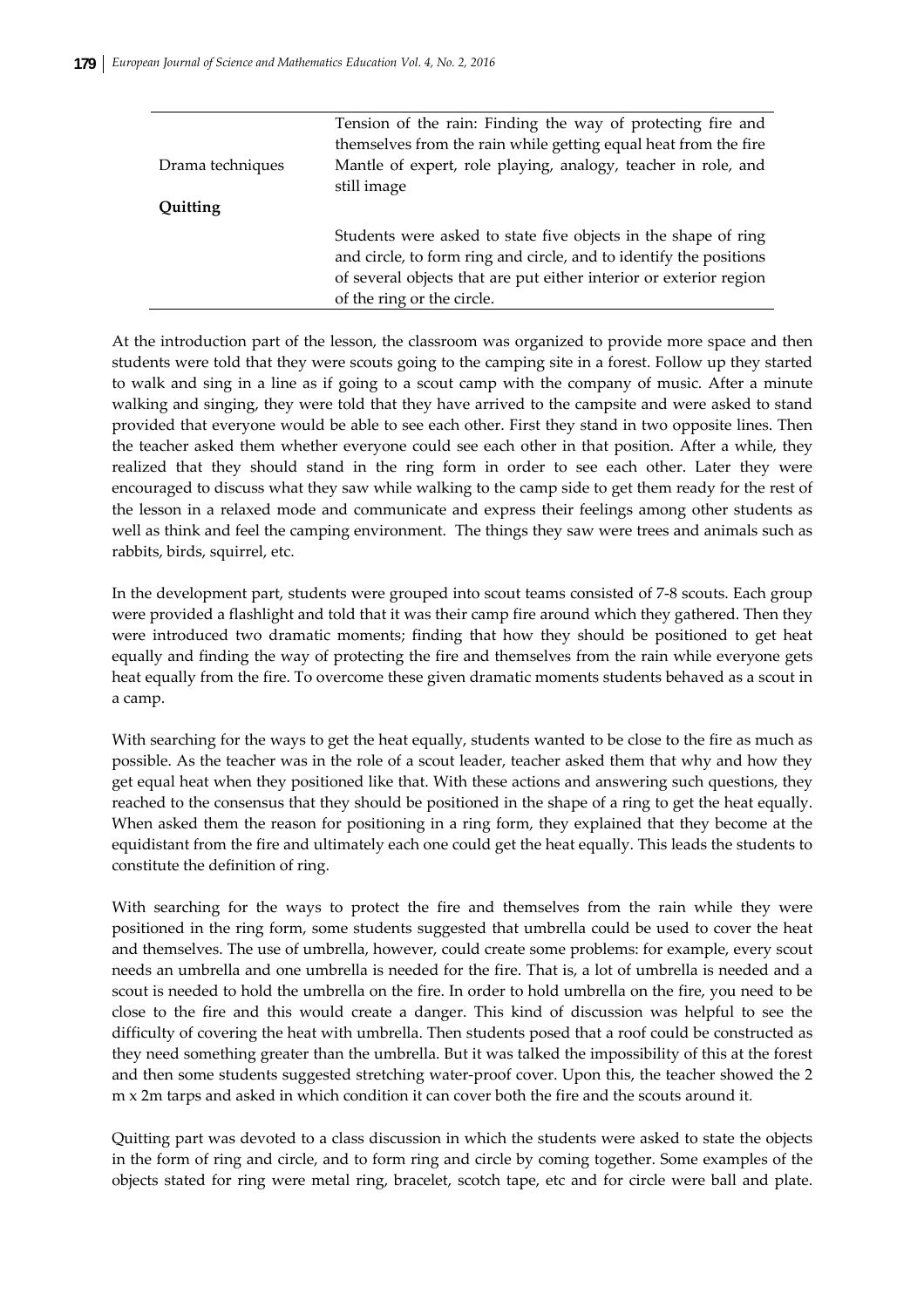Related to the objects stated by the students the teacher asked further questions as such "Can a ball be counted as a circle?", "Can a plate be counted as a circle?", and "What properties should be satisfied in order to be a circle?". Based on these questions, some students stated that ball is not a circle since circle must be flat and you cannot roll it. From here, they understood that circle is two dimensional but ball is three dimensional.

While forming ring by coming together, the teacher asked the students to form three, four, and five rings to help them to form rings in different dimensions. Here students did not have any problem in forming rings as they had a lot of experience in previous part of the lesson. When they were asked to form circle, they first faltered and then they become circle something like in the development part. Then the teachers wanted them to form circle themselves without using tarp. Following up some students got inside the ring but then they realized that whole inside of it is not covered. Based on the teacher question "how we could achieve it", they started to form rings one side the other.

As seen above, mantle of expert, role play, analogy, teacher in role, and still image were the drama techniques used in this lesson. For the mantle of expert, students were given the role of scouts who have knowledge and skills about the camp situation. The technique of role play was used along with the mantle of expert since students pretended as a scout by putting themselves in the role of scouts and imagining what scouts say, think and feel. They were grouped into scout teams of 7‐8 scouts and introduced two dramatic moments arousing from the scout camp situation. Dramatic moments were revealed through working on a similar situation that reflects the real problem. Therefore an analogy was constructed between the camp situation and properties of ring and circle. Teacher in role was another technique used in this lesson. During the lesson, the teacher was in the role of a scout leader. This facilitated the students to discover importance of being equ-distant from a point, and find a way to protect the fire and themselves from the rain while getting equal heat. By this way the teacher controlled and guided activities, challenged and extended thoughts by taking roles as students. In order to make clear and emphasize the shape of ring and circle, the technique of still-image was used. The students were asked to form ring and circle by using their bodies or the part of their bodies like fingers, arms, etc..

# *Altitude of Triangle*

In this one class hour lesson, students were required to discover that the shortest distance between the vertex and the opposite side of triangle was altitude. At the beginning of the lesson, the classroom was organized to create an empty space at the centre. The materials used for this lesson were music cassette or CD, cassette or CD player, ruler, protractor, enough piece of rope, and envelop involving (a) a letter asking students help, (b) a sketch of a spider web  $(40 \text{ cm} \times 40 \text{ cm})$  and (c) a triangle shape. The evaluation of the lesson in terms of the phases and techniques of drama based lessons appears below (see Table 2).

Table 2: Evaluation of the Lesson on Altitude of Triangle in Terms of the Phases and Techniques of Drama Based Lessons

| Introduction                   |                                                          |
|--------------------------------|----------------------------------------------------------|
| Warm-up activity               | Becoming a tree starting from a seed in the soil         |
| Development<br>Social Metaphor | Responding to a letter                                   |
| Make Believe Play              | In charge of the mission given by the Spiderman          |
| Dramatic moments               | Overcoming the obstacle Spiderman has faced: Finding the |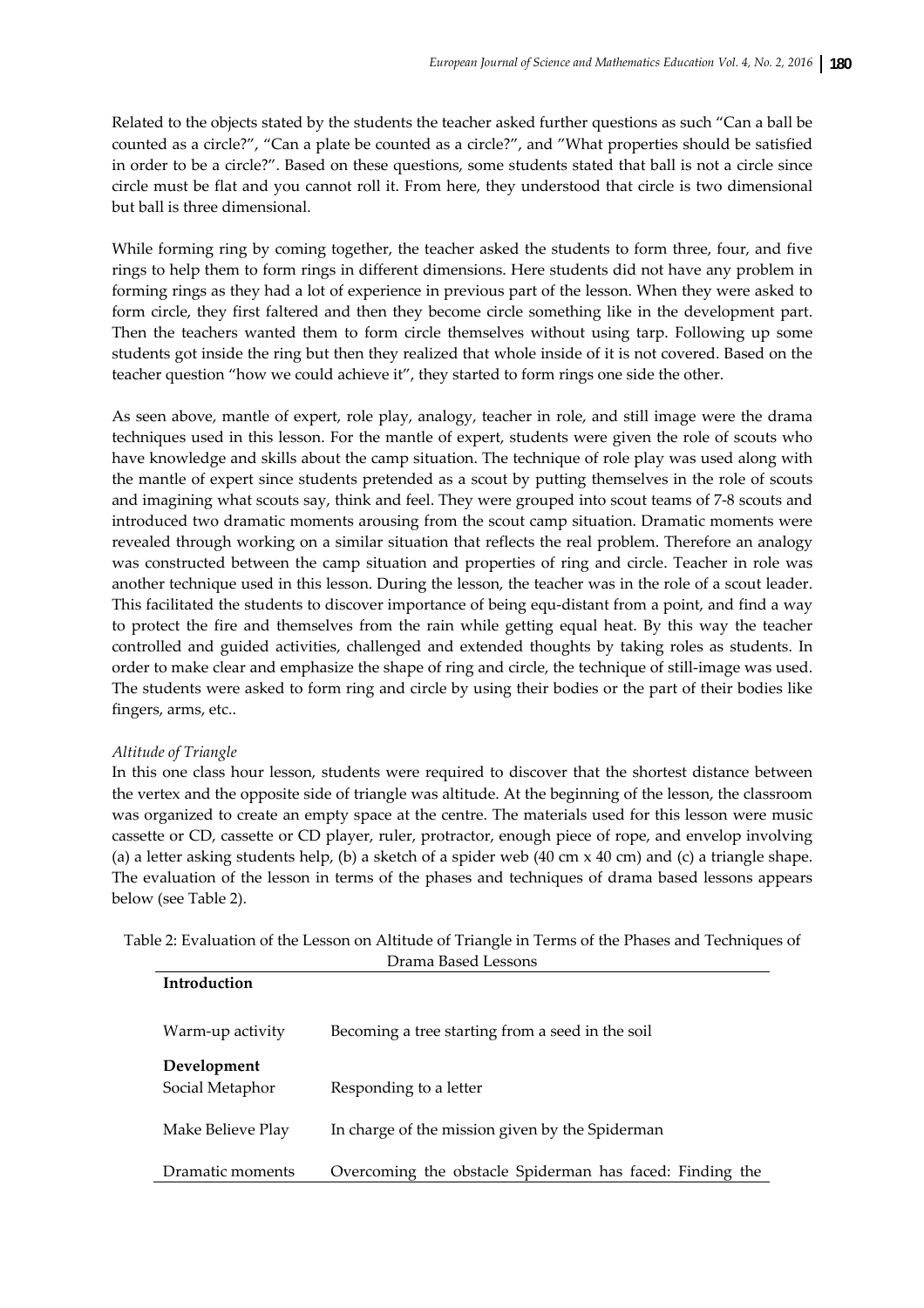|                  | shortest road between Spiderman place and the road that his   |
|------------------|---------------------------------------------------------------|
|                  | lover passes                                                  |
| Drama techniques | Letters, still image, writing (drawing) in role, analogy      |
|                  |                                                               |
| Quieting         |                                                               |
|                  | Forming triangles and their altitudes by using ropes and part |
|                  | of bodies.                                                    |

In the warm up activity students were told that each of them was a little seed. Being a seed, they were told to imagine the progressive development of that seed under the ground up to getting a big tree. They were told that they could feel the breezing wind, squirrels and birds perching on the leaves by closing their eyes. Although some of the students were reluctant on closing their eyes at first, they followed the instruction after seeing their friends closing their eyes. Later, three of the students were invited to the center of the classroom. They were still in the form of trees and all students were asked the possible positions of these trees with respect to each other. Students responded that they can be in a line or any two of them can be in line. The aim of this part made the students to get ready for the rest of the lesson in a relaxed mode and to communicate and express their feelings among other students as well as think about triangle. Later students were questioned about the sides and vertex of the triangle posing questions as such "which parts are the vertices/sides?" to emphasize that a triangle is a polygon with three corners or vertices and three sides or edges which are line segments. This also formed a ground for an altitude of a triangle since it is a *straight line* through a vertex and perpendicular to the opposite side or an extension of the opposite side.

In the development part, the teacher announced that the class received a letter from one of the students' hero; Spiderman. The pre‐prepared envelop enclosed (a) a letter asking students help about Spiderman's problem, (b) sketch of a spider web  $(40 \text{ cm} \times 40 \text{ cm})$  and (c) an enlarged part of the spider web (triangle shaped). Figure 1 displays the envelop contents.



Figure 1. The Contents of the Envelop Received from Spiderman.

Envelop was opened and the shapes in it were hang on the wall of the class while the letter was being read by one of the students. In the letter, once saluting the students, Spiderman stated that his home was at vertex A and his lover Mary-Jane passes the road of BC. He wanted to go to the road that Mary-Jane passes from his house on a shortest way. Briefly, he asked students to find and draw shortest way between the point and the line.

Then students were grouped into four to help Spiderman to solve his problem. Each group was provided a copy of the triangle Spiderman sent as well as ruler and protractor; and encouraged to solve the problem. Groups with four members permitted to generate ideas for the discussion and solution of Spiderman's problem. The first inclination of the students was to draw a line that seems shorter. Then the teacher asked to the students that how you are being sure that it is the shortest way.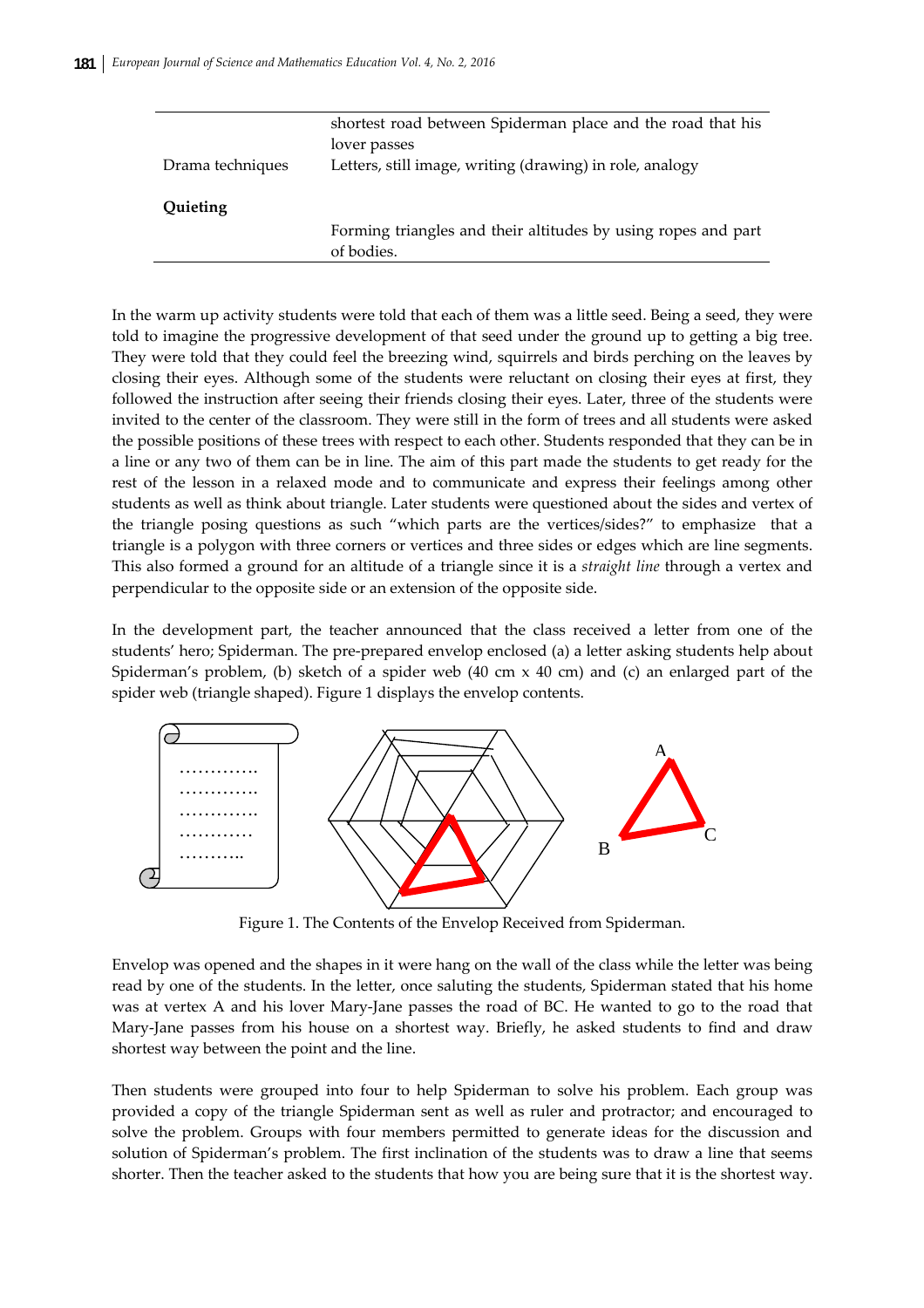Following some student proposed that lines can be drawn from the point A to the points on the line BC, and then by measuring the length of these lines the shortest way can be found. By measuring the lengths and angles using ruler and protractor respectively students became aware of that the shortest way is a straight line through a vertex and perpendicular to the opposite side. If students had not drawn a perpendicular line from the point A to the BC, then the teacher drew that line asking whether it is shorter or not. Following up students realized that the shortest way was the altitude and drew it on the copy of the triangle. From the previous years students knew that an altitude of a triangle is a straight line through a vertex and perpendicular to the opposite side or an extension of the opposite side. Lastly, the groups were asked to draw the altitudes for other sides by using ruler and protractor.

At the end of the lesson, the students were asked to form triangles and their altitudes by using ropes and parts of their bodies. Students formed triangle using rope by standing at the corner of it. One student at one corner hold another rope and then the rope was stretched and tied to the appropriate place at the opposite side. Here students verified their finding about altitude empirically with physical involvement.

As seen above, letters, still image and writing (drawing) in role were the drama techniques used in this lesson. Students were given the mission by the letter received from Spiderman. For this mission students were in the charge of drawing the shortest way (altitude) from vertex to next side which is called the technique of drawing in role. The analogy of the shortest way from two points constructed here. The concept of shortest way in the Spiderman's problem indeed appears as an altitude of a triangle. With the intention of emphasizing the altitude, the technique of still-image was used and students were asked to form a triangle and its all three altitudes by using their bodies.

## **Perceptions of Teacher and Students**

In this section teachers' and students' perceptions of the drama-based instruction are reported under two sub‐headings: strengths and limitations of the drama based instruction. Strengths part is presented under active involvement, communication, and self‐confidence. Further information about its strengths can be found elsewhere (Duatepe‐Paksu & Ubuz, 2004a, 2004b, 2009).

## *Strength of the Drama Based Instruction*

*Active Involvement.* Active involvement both physically and cognitively let students to engage in activities enthusiastically. This exciting and interesting classroom environment took their attention and provided them learn better.

*Students' minds were busy with lesson. (Teacher)*

We connected each lesson. We liked it. We participated and had to think about the lesson. We had to use *our mind. (Student A)*

This finding agrees with that of Reys, Suydam, Lindquist, and Smith (1998), who reported that children can learn best when mathematical topics are presented in an enjoyable and interesting way that challenges their intellectual development.

*The topics were presented in an interesting way. The lesson became exciting for the students, and motivated them. So their attention was on the subject steadily. Since the lesson was more interesting to them, they understood more. (Teacher)* 

*Geometry was more fun and easier. With the examples from life, it was more enjoyful. (Student B) Absolutely, it was more fun. For example, constructing geometric shapes by our hands, arms and ropes* was enjoyful. They were like stories; they were like the games we played in our childhood. (Student C)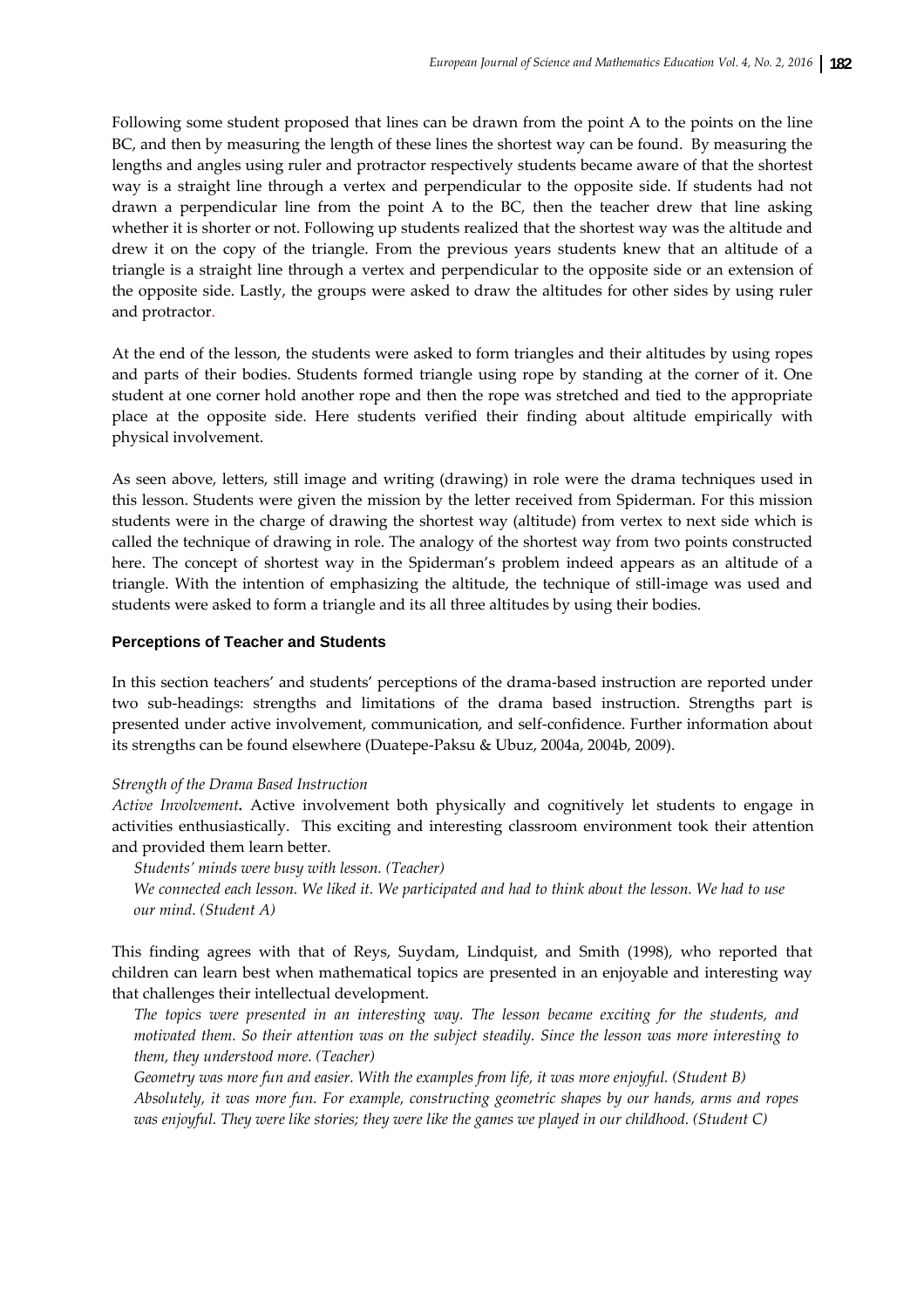By involving actively in activities students became the constructor of the personal knowledge rather than receivers and repeaters of the given knowledge. By this way learning became more meaningful, applicable and memorable (Davis, Maher, & Noddings, 1990).

*Communication.* Drama based activities brought the necessities of communication. Engaging in discussion and negotiation within or between groups in all phases of the lesson brings *an* intrinsic need for explanations and therefore appreciate the strength of justification as an explanatory tool. Talking about mathematics made it more alive and more personal thus lightened students' interest (Wragg & Brown, 1995). Students become consciously aware of what they were studying on. Moreover, drama based instruction made students and teachers operate at the same language level. This platform provided students understand geometry meaningfully and develop their geometric thinking level. This finding supports the views of van Hiele (1986), who reported that communicating at the same language provided students understand geometry meaningfully and develop their geometric thinking level.

*They (students) had the opportunities to express their ideas. They criticized their friends' ideas. …. when you gave students opportunity to talk, even the most unrelated student paid attention to the lesson. Students think that, our friends were speaking, they were telling something. Therefore, they tried to understand what was going on in the classroom (Teacher).* 

... Now we are talking since the teacher keeps asking questions. We are discussing in order to answer the *questions and solve the problems… Everyone could freely express his or her ideas. Everyone explained his/her opinion, and discussed something even in breaks. (Student D)* 

*While everyone worked alone in the past, we were now discussing together. We concentrated on some issues and talked about them. We could explain our opinions freely. (Student E)*

*Self Confidence.* In drama based instruction environment students realized their potential to succeed in mathematics, to create something, and to teach their friends. That is to say that student realized their individual talents which they were not aware before and therefore developed self‐confidence in themselves. This was in line with the claim of Yassa (1999) who indicated that drama activities enabled students to search for new possibilities within themselves.

*I think that, it (drama based instruction) improved the students' imagination and creativity... They became to feel confidence in themselves. (Teacher)*

*I learned that I could rely on myself when I learn something new. (Student F)*

*I created something by myself. I realized that I could produce something new. (Student G)* 

I thought that I could not solve mathematics problems and I can never succeed in mathematics. But in drama I have done something. I can tell my opinions without fear of teacher. Now, I believe that I have

*the ability to succeed in mathematics. (Student H)*

*I found out that I can teach my friends. (Student I)*

Reys, Suydam, Lindquist, and Smith (1998) claimed that students' knowledge and beliefs about themselves as mathematics learners affects their performance in mathematics and their behaviors as they do mathematics.

## *Limitations of the Drama Based Instruction*

During the interview, the main concerns or problems expressed by the classroom teacher about the drama based instruction were as follows: solving limited number of questions, initial difficulties in forming effective physical environment, providing high quality instructional materials, and handling a major shift in the roles of teacher and student.

*Regular classroom arrangement is not appropriate to do drama based activities. You made some* arrangement on the desks prior to each lesson. But teachers cannot do that every lesson. We can make *the students to do that. (Teacher)*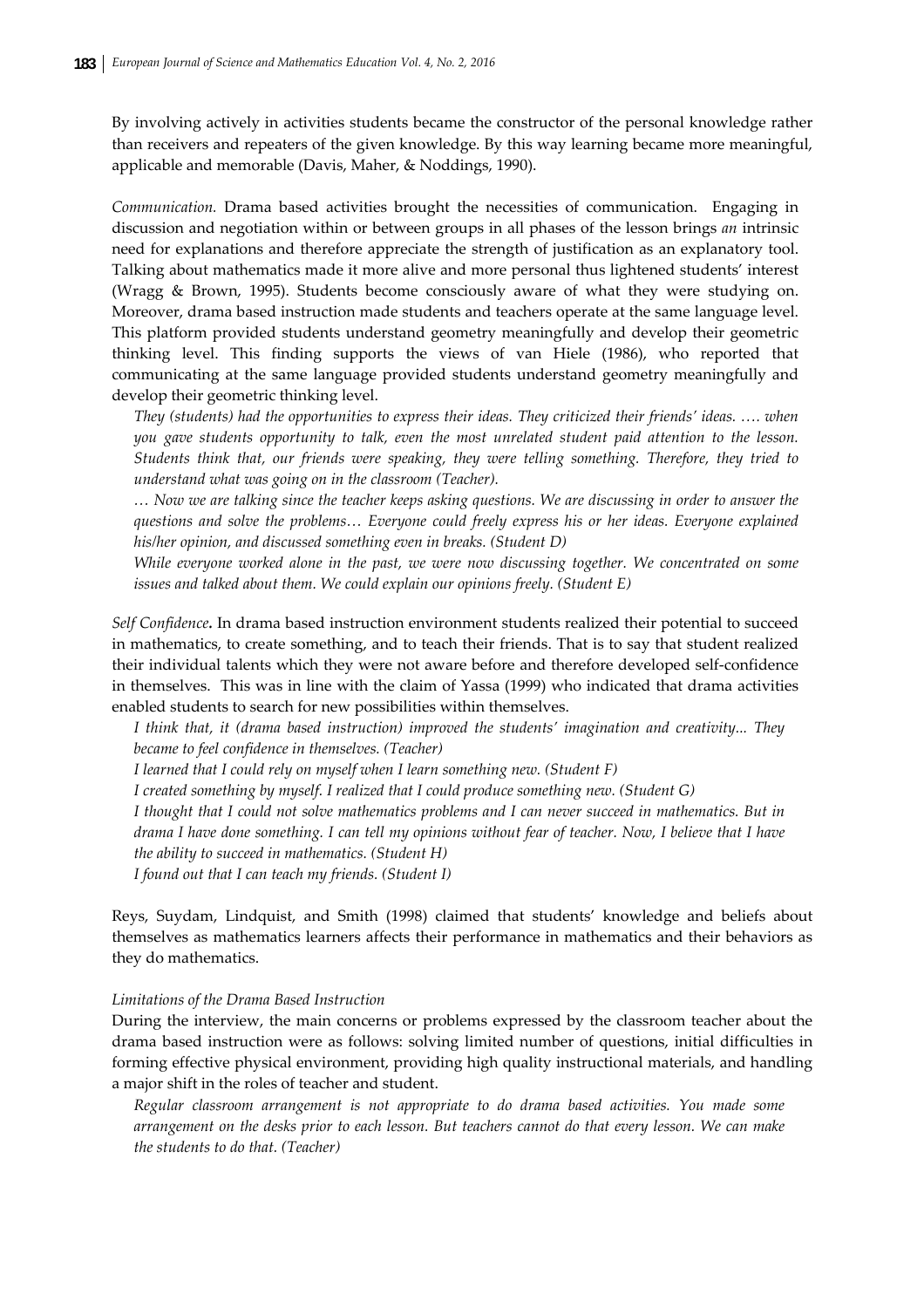They were very good activities and I am very positive about them. But they require much patience. Some materials should be prepared for every lesson... Teacher has to prepare them or buy them. They are both *endeavoring, time consuming and costly. For example, a teacher with seven hour lesson a day, cannot* prepare the lesson that much. In addition to that, the lesson should be planned. In order to plan them, *you have to be creative. Each teacher cannot prepare his/her lesson like this. (Teacher)*

... the most negative part is that the bigger duty for the teacher than today; arranging the classroom, *preparing lessons plans that can attract the attention of the students, making or finding some materials. (Teacher)*

#### **References**

- Andersen, C. (2000). Process drama and classroom inquiry. *Symposium conducted at the Third International Drama in Education Research Institute,* July 21 – 25, Columbus, OH, 2000.
- Battista, M. T. and Clement, D. H. (1999). Research into practice: Using spatial imaginary in geometric reasoning. *Arithmetic Teacher,* 39 (3), 18‐21.

Bolton, G. (1986). *Selected writing in drama education.* London: Longman.

Booth, D. (1985). "Imaginary gardens with real toads": Reading and drama in education. *Theory into Practice*, 24 (3), 193‐ 197.

Bruner, J. S. (1960). *The process of education.* Cambridge, MA: Harvard University Press.

- Combs, C. (2001). A conceptual framework towards a democratic citizenship curriculum, and its implications for educational drama*. Unpublished Master Thesis*, The University Of Manitoba, Canada.
- Cottrell, J. (1987). Creative drama in the classroom grades 4-6, teacher's resource book for theatre arts. Lincolnwood: National Textbook Co.
- Davis, R. B., Maher, C. A., and Noddings, N. (1990). *Constructivist views on the teaching and learning of mathematics*. Reston, Va. NCTM.

Dewey, J. (1938). *Experience and education.* New York: Simon and Schuster.

- Dienes, Z. P. (1964). The power of mathematics: A study of the transition from the constructive to the analytical phase of mathematical *thinking in children.* London: Hutchinson Educational Ltd.
- Dienes, Z. P. (1967). *Building up mathematics.* London: Hutchinson education Ltd.
- Duatepe, A. & Ubuz, B. (2004a). Drama Based Instruction and Geometry. 10th International Congress on Mathematical Education (ICME‐10), 4‐11 July 2004, Kopenhag‐Denmark.

Duatepe, A. & Ubuz, B. (2004b). Drama in Teaching and Learning of Geometry. 10th International Congress on Mathematical Education (ICME‐10), 4‐11 July 2004, Kopenhag‐Denmark.

- Duatepe‐Paksu, A. & Ubuz, B. (2009). Effects of drama‐based geometry instruction on students' achievement, attitudes, and thinking levels. *Journal of Educational Research*, 102(4), 272‐286.
- Duval, R. (1998). Geometry from a cognitive point of view. In C. Mammana & V. Villani (Eds.,), *Perspectives on the teaching of geometry for the 21st century. An ICMI Study (pp. 37‐52).* Netherlands. Kluwer Academic Publishers.
- Fosnot, C. T. (1995). Constructivism: A psychological theory of learning. In C. Twoney Fosnot (ed.), *Constructivism: Theory, perspectives, and practice,* Teachers College Press.
- Gallagher, C, J. (1997). Drama in education: Adult teaching and learning for change in understanding and practice. *Unpublished PhD Dissertation*, University of Wisconsin‐Madison, USA.
- Garrity, C. (1998). Does the use of hands‐on learning, with manipulatives, improve the test scores of secondary education geometry students? *Eric Digest,* ED‐422‐179.
- Heathcote, D. and Herbert, P. (1985). A drama of learning: Mantle of expert. *Theory into Practice*, 24 (3), 173‐180.
- Heinig, R. B. (1988). *Creative drama for the classroom teacher.* New Jersey: Prentice Hall.
- Kelner, B. L. (1993). The creative classroom: A guide for using creative drama in the classroom PreK-6. Netherland: Heinemann Portsmouth.
- Kloosterman, P. (1988). Self‐confidence and motivation in mathematics. *Journal of Educational Psychology*, 80 (3), 345‐351.
- Kloosterman, P. and Cougan, M. C. (1994). Students' beliefs about learning School mathematics. *The Elementary School Journal*, 94 (4), 375‐388.
- NCTM (2000). *Principles and standards for school mathematics*. Reston, Va. NCTM.
- Neelands, J. (1991). *Structuring drama work, a handbook available forms in theatre and drama*. Great Britain: Cambridge University Press.
- Philbin, M. and Myers, J. S. (1991). Classroom drama. *The Social Studies,* 82, (5), 180.
- Piaget, J. (1960). *The psychology of intelligence.* Littlefield, NJ: Adams.
- Rogers, C. R. (1983). *Freedom to learn for the 80ʹs.* Columbus, Ohio. C.E: Merrill Pub. Co.
- Reys, R. E., Suydam, M. N., Lindquist, M. M., and Smith, N. L. (1998). *Helping children learn mathematics*. 5th ed.USA. Allyn Bacon.
- Schoenfeld, A. H. (1983). *Problem solving in the mathematics curriculum: A report, recommendations, and an annotated*. Washington, D.C. Mathematical Association of America.
- Swartz, L. (2002). *New dramathemes.* 3rd ed. Canada: Pembroke Publishers.
- Ubuz B. & Üstün I. (2004). Figural and conceptual aspects in defining and identifying polygons. *Eurasian Journal of Educational Research*, 16, 15‐26.